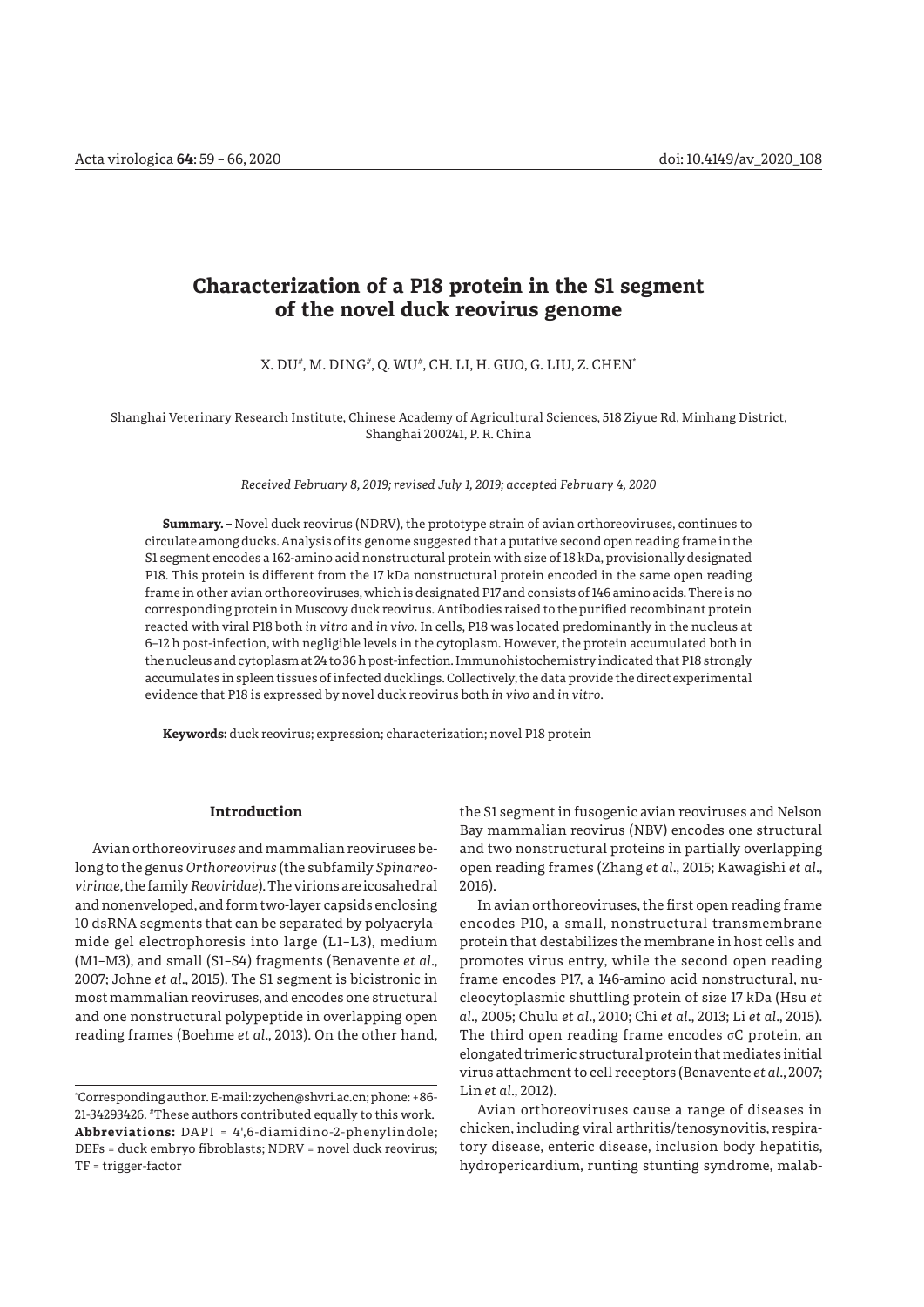sorption syndrome, and sudden death (Bányai *et al*., 2011; Woźniakowski *et al*., 2014). In farmed Muscovy ducks (*Cairina moschata*) in Israel, China, and other countries, 30% and 20% of infections cause illness and death, respectively (Woźniakowski *et al.*, 2014; Heffels-Redmann *et al.*, 1992). Importantly, in the Muscovy duck reovirus,  $\sigma C$  and the nonstructureal protein P10 are encoded by the segment S4 (Shmulevitz *et al*., 2002).

Avian orthoreoviruses are classically nonpathogenic in Peking ducks (*Anas platyrhynchos*) when inoculated subcutaneously. Nevertheless, isolates that cause 40% mortality in ducks of various age and 35–40% mortality in different flocks have been isolated with increasing frequency since 2011. We isolated one such strain, novel duck reovirus TH11, which causes 100% mortality in specific pathogen free-chickens (Chen et al., 2012; Zhu et al., 2015). Different strains of this virus were detected at different sites in China (Liu *et al*., 2011; Li *et al*., 2016; Zheng *et al*., 2016). The basis for the expanded host range and the increased virulence is unknown.

By analyzing the TH11 genome, we found that a putative second open reading frame in the S1 segment encodes a 162-amino acid nonstructural protein of 18 kDa, provisionally designated P18. This protein is different from the 17 kDa nonstructural protein encoded in the same open reading frame in other avian orthoreoviruses, which is designated P17, consisting of 146 amino acids. There is no corresponding protein in Muscovy duck reovirus. Although P18 has some homology to P17 of other avian reoviruses (Zhu *et al*., 2015), it is not even clear whether it is expressed *in vitro* and *in vivo*. We have now expressed P18 recombinantly from a pCold vector, raised antibodies to the purified recombinant protein, and provide direct experimental evidence of P18 expression by novel duck reovirus *in vitro* and *in vivo*.

### **Materials and Methods**

*Strains, cells, and plasmids.* Novel duck reovirus TH11 was isolated in 2011 and is archived in our laboratory. DEFs were obtained from American Type Culture Collection, and grown in Dulbecco's modified Eagle's medium (Hyclone, Beijing, China) supplemented with 10% heat-inactivated fetal bovine serum (Invitrogen, Carlsbad, CA) at 37°C in a humidified atmosphere with 5% CO<sub>2</sub>. *Escherichiα coli* DH5α and BL21 (DE3) competent cells were purchased from Beijing TransGen Biotech Co., Ltd. (Beijing, China), while the expression vector pCold-TF was purchased from TaKaRa (Dalian, China).

*Plasmid construction for production of recombinant P18.* We have obtained the full-length TH11 genome, and the putative P18 sequence was predicted using ExPASy, Protean (http://www. expasy.org/), and BLASTN (https://blast.ncbi.nlm.nih.gov/);



**Genetic structure of the S1 segment in the genome of Nelson Bay mammalian reovirus (NBV), avian orthoreovirus (ARV), Muscovy duck reovirus (MDRV), and NDRV**

The organization and arrangement of P10, P17/P18, and σC cistrons are illustrated in rectangles where present. Numbers refer to nucleotide positions of the genome segment, and to the first and last positions of open reading frames excluding stop codons.

the putative coding sequence is illustrated in Fig. 1. Total RNA was isolated from TH11 using Trizol (Sangon, Shanghai, China) according to the manufacturer's instructions, and reversetranscribed using AMV RNA PCR Kit (TaKaRa, Dalian, China). The P18 cDNA was then amplified using primers 5'-CGGGGTAC CATGTCGCTCCTGCCAA-3' and 5'-CCGGAATTCTCAGTTGTT GATTGTAGA-3', which contain *Kpn*I and *Eco*RI sites to enable insertion into pCold-TF.

*Expression and purification of recombinant P18. E. coli* BL21 (DE3) were transformed with a recombinant pCold-TF plasmid encoding P18 and grown at 37°C in 1 l LB medium containing 100 mg/ml ampicillin. At OD $_{600}$  0.8, expression was induced with 1 mM IPTG for 24 h at 15°C, 25°C and 37°C, and cells were harvested by centrifugation at 9,000 × g for 10 min at 4°C. Subsequently, pellets were washed three times with PBS, resuspended in lysis buffer, repeatedly frozen at -80°C and thawed at room temperature, lysed by sonication on ice, centrifuged at 4°C for 10 min at 9,000  $\times$  g, and the resulting supernatant and pellet were analyzed on 10% SDS-PAGE gels. The extract was firstly purified by a salinity-gradient elution in the following steps. It was eluted three times in an elution buffer (2 M urea, 50 mM sodium phosphate, 0.2 mM EDTA, 100 mM NaCl, and 1% Triton X-100, pH 8.0) and centrifuged at 10,000 × g for 5 min. Then, the protein was eluted twice in a second elution buffer (2 M urea, 0.2 mM EDTA, 50 mM sodium phosphate, 150 mM NaCl and 1% Triton X-100, pH 8.0) and centrifuged at 10,000 g for 5 min.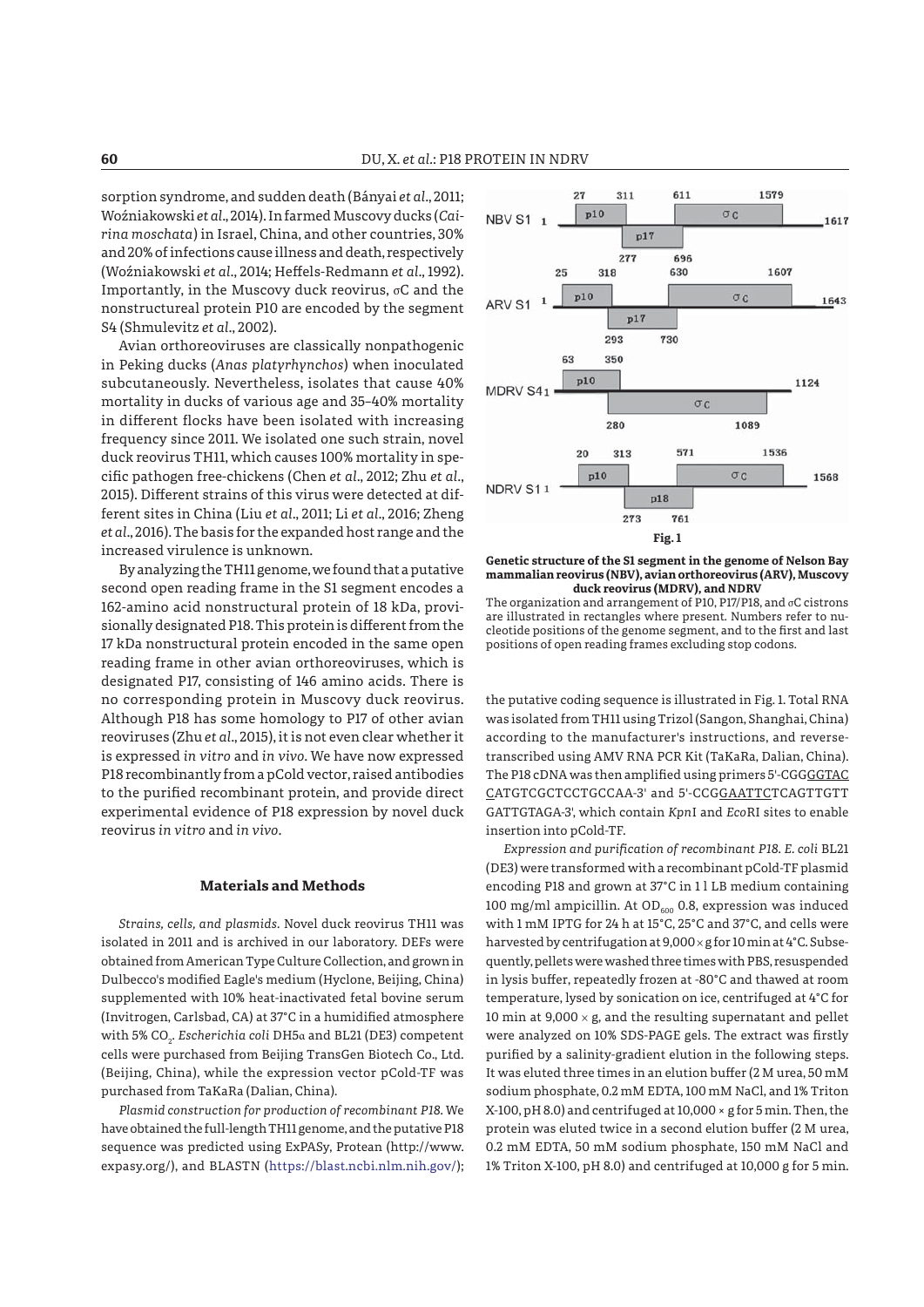Finally, the protein was solubilized in 30 ml of 8 M urea buffer (8 M urea, 500 mM NaCl, 20 mM NaH $_{\textrm{\tiny{2}}}$ PO $_{\textrm{\tiny{4}}}$ , and 20 mM Na $_{\textrm{\tiny{2}}}$ HPO $_{\textrm{\tiny{4}}}$ , pH 7.4). The lysate was then loaded on to a 1 ml nickel-nitrilotriacetic acid column (Qiagen, Hilden, Germany) pre-equilibrated with 2 column volumes of lysis buffer. The column was then washed with 5 column volumes of a buffer containing 20 mM Tris-HCl pH 8.4, 0.5 M NaCl, 10 mM imidazole, and then with 10 column volumes of the same buffer but with 20 mM imidazole. Finally, His-tagged P18 was eluted with 250 mM imidazole in 50 mM sodium phosphate pH 8.4 and 300 mM NaCl, and stored at -80°C for subsequent analysis. Bicinchoninic acid was used to quantify total protein (Thermo Scientific Pierce, UK), and yield was determined in Quantity One (Bio-Rad) based on SDS-PAGE gels stained with Coomassie blue (Gauci *et al*., 2013).

*Western blot.* Proteins were separated on 10% SDS-PAGE gels in two lanes, one was visualized with Coomassie brilliant blue R250, the other was transferred to a 0.45 μm polyvinylidene fluoride membrane (Bio-rad), which was probed with 1:2,000 murine monoclonal antibody to His tags (Boster, Wuhan, China) and with 1:10,000 goat anti-mouse IgG conjugated to horseradish peroxidase (Boster, Wuhan, China). Finally, the blot was visualized using an ECL detection kit (Thermo Fisher, IL, US), and analyzed in a Bio-Rad gel documentation system.

*Preparation of polyclonal antibodies to P18. Purified recombi*nant P18 was emulsified with an equal volume of complete (for primary immunization) or incomplete (for booster immunization) Freund's adjuvant, and inoculated into three New Zealand white female rabbits approximately 4 months of age. Each rabbit was immunized by multi-point subcutaneous injections of a total dose of 500 μg. Primary immunization was followed by three booster immunizations at approximately 15-day intervals. Rabbits were bled after the final booster, and serum were separated following clotting and centrifugation, purified on a protein A column (Genscript, Nanjing, China), aliquoted, and stored at -80°C. The polyclonal P18 antibodies were characterized by western blot against recombinant P18 separated on SDS-PAGE gels and transferred to a polyvinylidene fluoride membrane (Bio-rad) along with lysates from DEFs infected with NDRV TH11 at multiplicity of infection 0.1. After blocking overnight at 4°C with 5% bovine serum albumin in phosphate-buffered saline (BD), the membrane was probed for 1 h with 1:100 polyclonal P18 antiserum in Tris-buffered saline containing 0.1% Tween-20. Subsequently, the membrane was washed in the same buffer, labeled for 1 h with goat anti-rabbit IgG coupled to horseradish peroxidase (Boster, Wuhan, China) diluted in the same buffer,

and visualized using ECL Substrate Kit (Thermo Fisher, IL, US) according to the manufacturer's instructions.

*Indirect immunofluorescence.* Duck embryonic fibroblasts were cultured on sterile glass coverslips and infected with novel duck reovirus at multiplicity of infection 0.1 after reaching 80% confluence. Cells were then fixed in 4% paraformaldehyde at different time points post-infection, washed three times with phosphate-buffered saline, permeabilized with 0.05% Triton X-100 for 5 min, and blocked for 1 h with 1% BSA in phosphatebuffered saline. Specimens were then probed for 2 h at 37°C with polyclonal antibodies to P18 diluted in the same buffer, washed multiple times with phosphate-buffered saline, and labeled for 1 h with goat anti-rabbit IgG conjugated to fluorescein isothiocyanate. Finally, specimens were washed with phosphate-buffered saline, stained with DAPI, and imaged on a Zeiss Axiovert 200 fluorescence microscope using the associated software (Zeiss, Germany).

*Immunohistochemistry.* Following local and national guidelines, five 3-day ducklings at Shanghai Veterinary Research Institute were inoculated intracerebrally with 103 TCID50 of novel duck reovirus. Litters inoculated with tissue culture media were used as control. Ducklings were euthanized 7 days post-infection or earlier, if advanced illness was observed. Spleens were collected, fixed in formalin, embedded in paraffin, sectioned at 4–6 μm, probed with polyclonal antibodies to P18, and visualized with EnVision (DAKO).

#### **Results**

#### *Expression and purifi cation of P18*

*E. coli* BL21 (DE3) were transformed with a recombinant plasmid encoding P18 fused to His-tagged trigger factor, and induced with 0.5–1 mM IPTG at various temperatures. Protein accumulation was the highest after induction with 1 mM IPTG for 24 h at 15°C, as observed on 10% SDS-PAGE gels (Fig. 2a). Quantitative analysis suggested that the fusion protein was 93.5% pure, and that 11 of cell culture produced 126.23 mg (Table 1).

The fusion protein was further purified on a Ni-NTA column and again analyzed by SDS-PAGE (Fig. 2b), from which the molecular weight was estimated to be 70 kDa as expected, since P18 is 18 kDa and His-tagged trigger factor is 52 kDa. Western blot with a monoclonal antibody to His

#### Table 1. Purification of recombinant P18 from a 1L - culture of BL21(DE3) *E. coli*

| <b>Step</b> | Volume<br>(m <sub>l</sub> ) | Concentration<br>(mg/ml) | <b>Total protein</b><br>(mg) | Purity<br>(%) | <b>Total P18 protein</b><br>(mg) | Yield<br>(% ) |
|-------------|-----------------------------|--------------------------|------------------------------|---------------|----------------------------------|---------------|
| Crude       | 40                          | 15.7                     | 628                          | 34.5          | 216.66                           | 100           |
| Ni-NTA      | 100                         | 1.35                     | 135                          | 93.5          | 126.23                           | 58.25         |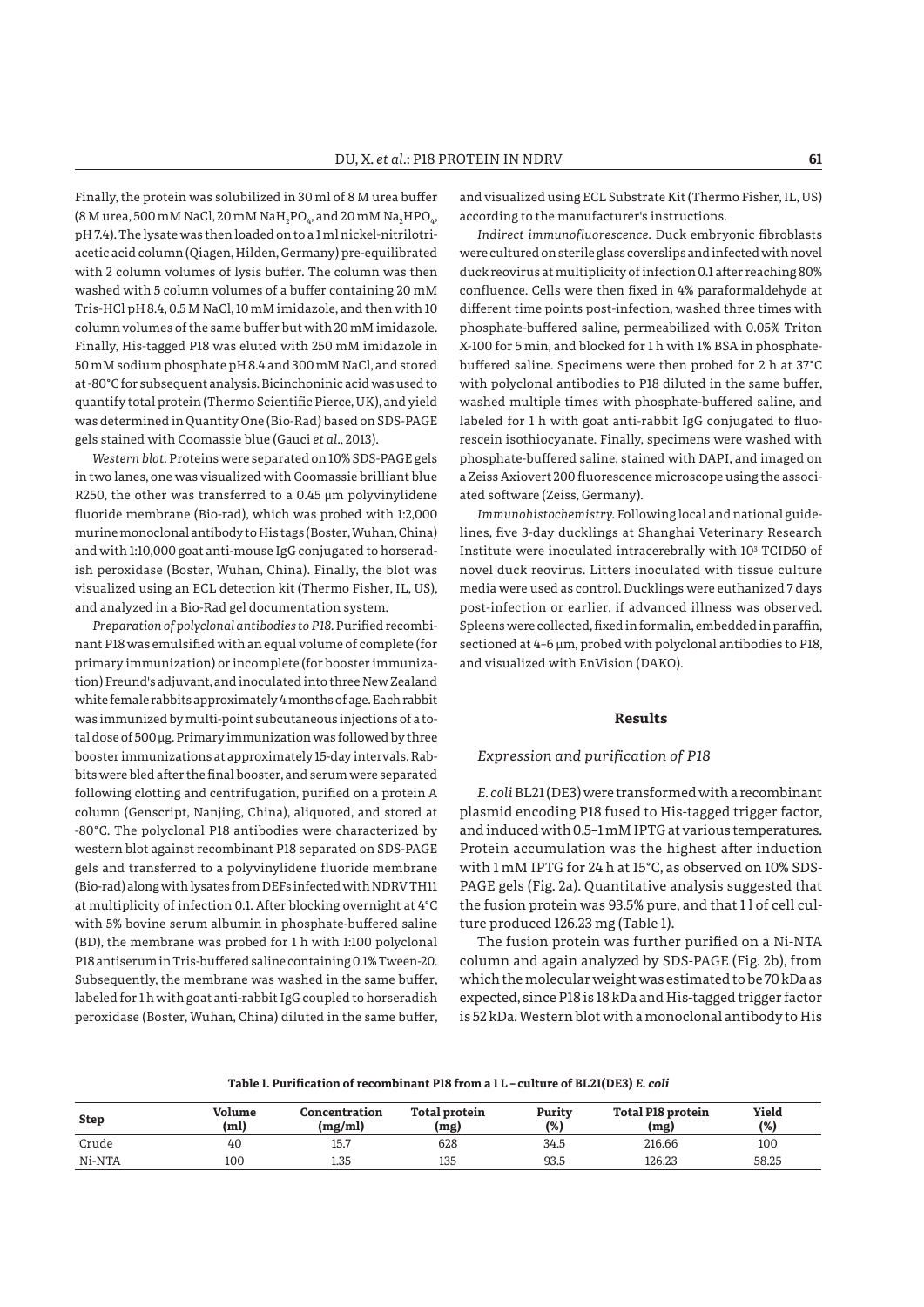

**Expression and purification of recombinant P18 using a pCold-TF vector** 

**(a)** Protein gel demonstrating expression of P18 in *E. coli*. Lane 1, uninduced control; lane 2, overnight induction at 15°C; lanes 3 and 4, supernatant (3) and pellet (4) from cells induced overnight at 15°C; M, marker. (b) Purification of recombinant protein on nickel-nitrilotriacetic acid. Lane 1, negative control; lane 2, purified protein; M, marker.



*Characterization of polyclonal antibodies to P18*

size (Fig. 3).

Polyclonal antibodies raised against purified recombinant P18 specifically react with the same protein, with a 52 kDa protein in BL21(DE3) culture, which was transformed with empty pCold vector (Fig. 4a), and with an 18 kDa protein in DEFs infected with novel duck reovirus. However, immunoreactivity was not observed in noninfected cells (Fig. 4b).



non-infected duck embryonic fibroblasts.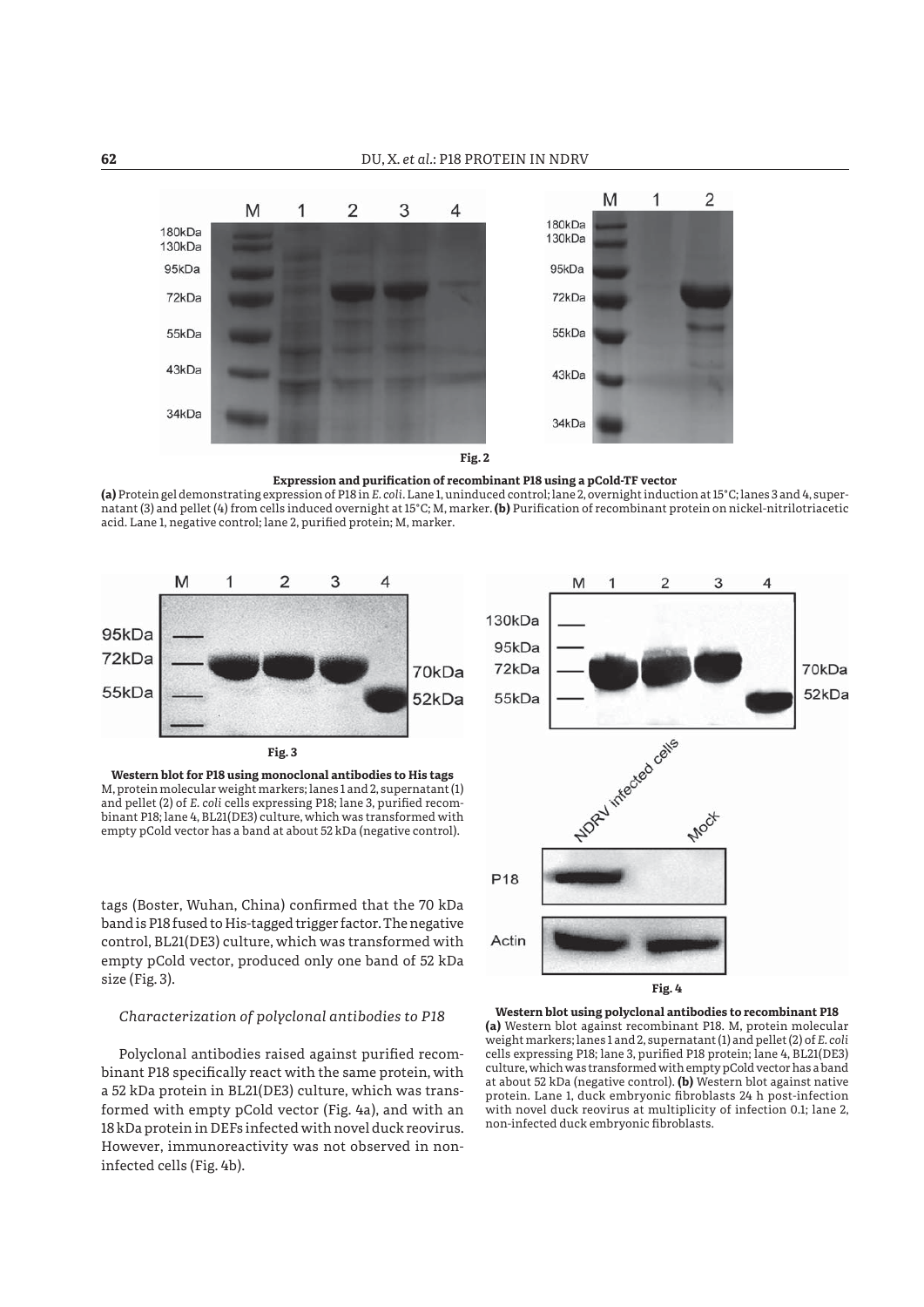

## **Fig. 5 Detection and localization of P18 in infected cells** Representative immunofluorescence micrographs of duck embryonic fibroblasts infected with novel duck reovirus at multiplicity of infection

0.1 (a-c), mock-infected cells (d), fixed at indicated time points, and stained with polyclonal antibodies to P18 (A1,B1,C1,D1) and DAPI (A2,B2,C2,D2). Magnification, ×200.

# *Characterization of P18 in cells*

Using immunofluorescence confocal microscopy, we analyzed the subcellular localization of viral P18 in cells mock-infected or infected with novel duck reovirus (Fig. 5). These cells were also stained with DAPI to visualize nuclei. In infected cells, P18 was detected predominantly in the nucleus 6 h post-infection, with only background levels in the cytoplasm. Some P18 was then observed in the cytoplasm at 12 h post-infection (Fig. 5a), and throughout the nucleus and cytoplasm at 24 to 36 h

post-infection (Fig. 5b,c). Only background staining was observed in mock-infected cells probed with polyclonal P18 antibodies (Fig. 5d).

# *Characterization of P18 protein in vivo*

Immunohistochemistry of spleen tissues indicated no or poor P18 staining in very few splenocytes from uninfected ducklings (Fig. 6a). In contrast, strong cytoplasmic staining was observed in splenocytes from infected ducklings (Fig. 6b).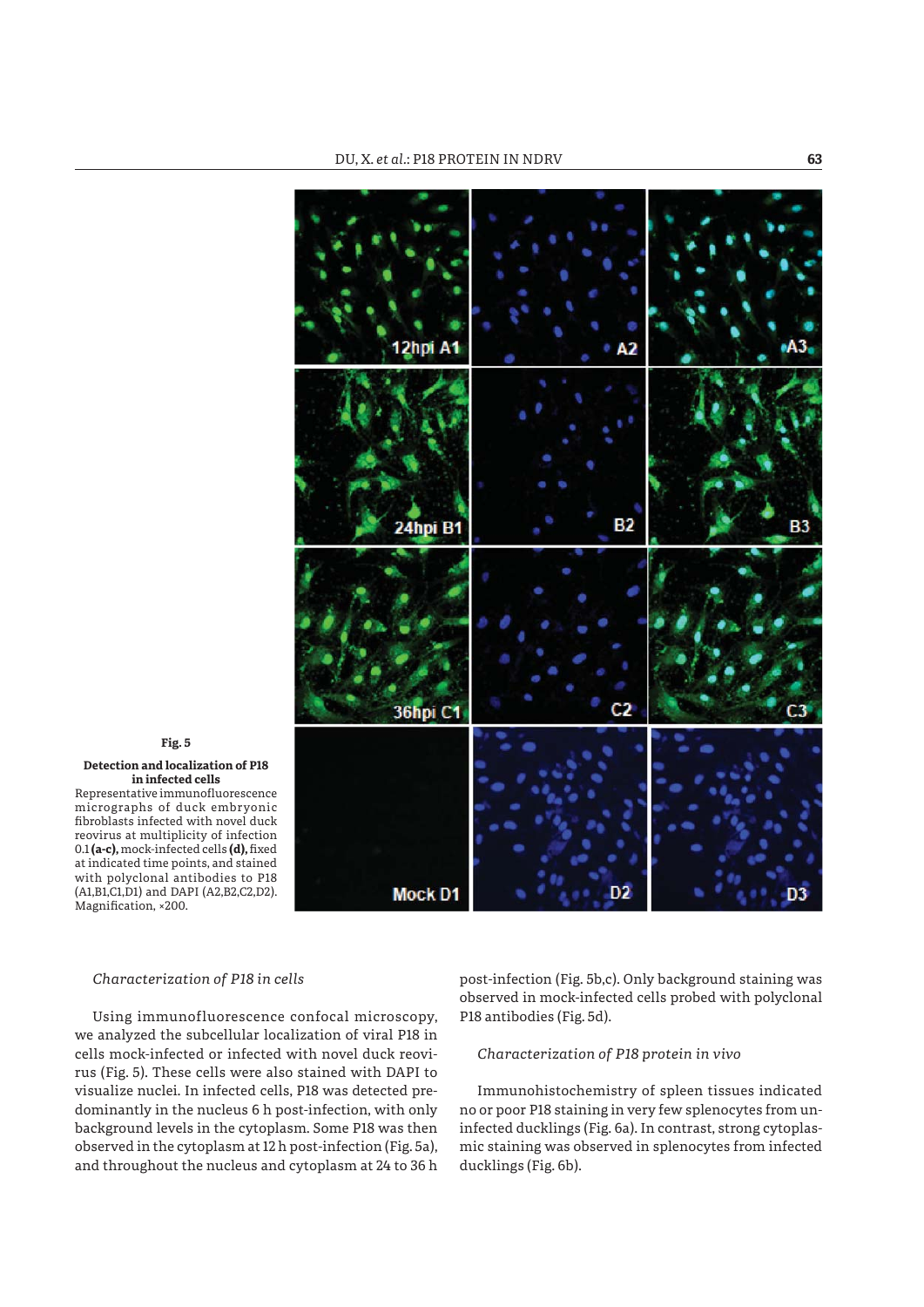

# **Fig. 6**

**Immunohistochemistry of P18 in spleen samples (a)** Background staining in non-infected ducklings. Magnification, ×200. **(b)** Strong P18 staining in majority of splenocytes from ducklings infected with novel duck reovirus. Magnification, ×200. Infected cells are marked in black. Scale bar, 50 μm.

## **Discussion**

The first goal of this study was to assess whether the second open reading frame in the S1 segment of the novel duck reovirus genome encodes a protein similar to that in other orthoreoviruses. By comparing this segment to the corresponding segments in avian orthoreovirus and Muscovy duck reovirus, we found that a 162-amino acid nonstructural protein with size 18 kDa is likely encoded. Since previous studies showed that avian orthoreoviruses are nonpathogenic in Peking ducks and that Muscovy duck reovirus infects only Muscovy ducks (Heffels-Redmann *et al*., 1992; Woźniakowski *et al*., 2014), we speculated that P18 determines the host range.

We initially attempted to express P18 from pET or pGEX vectors (data not shown). However, yields were low and sufficient only for limited biochemical studies. Although many factors affect protein yield, including host, growth medium and temperature, fusion partners, etc. (Chen, 2012), all our initial attempts to increase yield were unsuccessful. To overcome this problem, P18 was then cloned into the pCold-TF vector, from which a large quantity of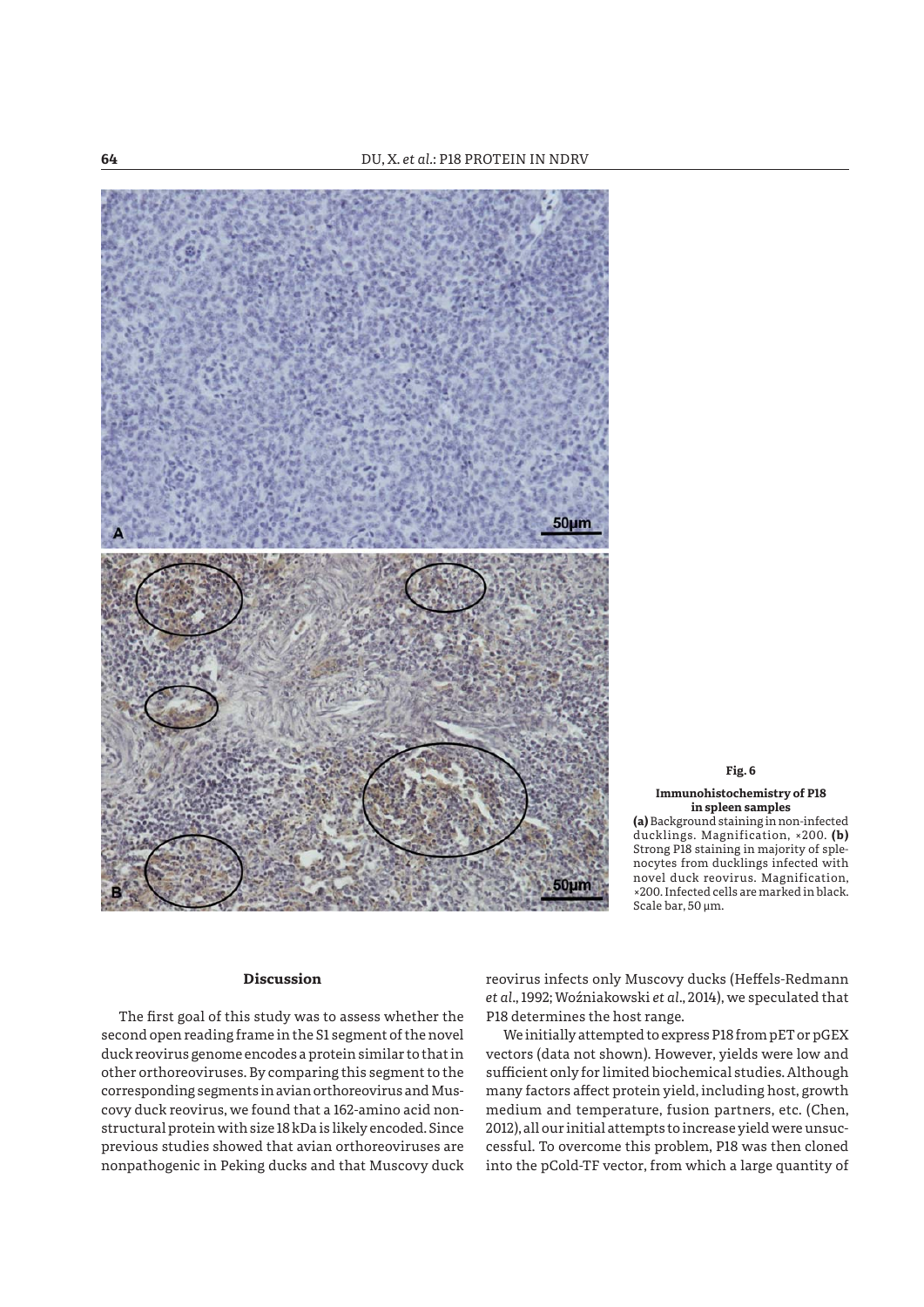protein was obtained by induction at low temperature (15°C). This protein was of high quality and thus suitable for biochemical and physiological characterization. Of note, viral proteins produced in *E. coli* have been demonstrated in many studies to be useful as antigens to raise corresponding antibodies that may, in turn, prove useful in diagnosing viral diseases. Thus, antibodies to recombinant P18 may enable selective elimination of birds infected with novel duck reovirus, and thereby control the spread of this disease or even eradicate the virus. Indeed, a similar strategy has been proposed to control other orthoreoviruses.

The recombinant protein we produced is N-terminally fused to His-tagged trigger factor, but eliminating both the His-tag and trigger factor was considered to be timeconsuming and costly. Thus, polyclonal antibodies were raised to the intact fusion protein, and then tested against both the recombinant protein and the native protein from cells infected with novel duck reovirus. Results show that the antibodies react with both, implying suitability as reagent to detect novel duck reovirus.

Immunofluorescence confocal microscopy and immunohistochemistry based on P18 polyclonal antibodies further confirmed that these antibodies can be used for early diagnosis of novel duck reovirus infection. Indeed, P18 was detected not only in infected cells, but also in spleen tissues of infected ducklings. In addition, we found that P18 accumulates both in the nucleus and cytoplasm at some point after infection, perhaps suggesting that it is functionally similar to P17, a nucleocytoplasmic shuttling protein in avian orthoreoviruses (Chulu *et al*., 2010; Chi *et al*., 2013; Li *et al*., 2015). We note that the mammalian reovirus S1 segment also expresses σ1s, a 14 kDa nonstructural protein that accumulates in the nuclei of transfected and infected cells (Boehme *et al*., 2009, 2013). Whether P18 is associated with pathogenesis and virulence remains to be established.

In this study, to overcome a significant obstacle to expression of P18, the low temperature was used to express the trigger-factor fusion protein. We provide the first direct experimental evidence that P18 is expressed by novel duck reovirus both *in vivo* and *in vitro*, and can be used as an early marker of infection. The data also show that polyclonal antibodies raised against recombinant P18 can be used as a reagent to investigate P18 function. Nevertheless, further studies are needed to clarify the role of P18 in virulence and host range.

**Acknowledgments.** This study was funded by National Key Research and Development Plan for Controlling Major diseases of Livestock and Poultry (No. 2016YFD0500802, 2017YFD 0500 802), National Nature Science Foundation of China (No. 31502068, U1703117), the Natural Science Foundation of Shanghai (No. 19ZR1468800), and Shanghai Science and Technology Innovation Action Plan (No. 13391901602).

#### **References**

- Benavente J, Martínez-Costas J (2007): Avian reovirus: structure and biology. Virus Res. 123, 105-119. https://doi. org/10.1016/j.virusres.2006.09.005
- Johne R, Reetz J, Kaufer BB, Trojnar E (2015): Generation of an avian-mammalian rotavirus reassortant by using a helper virus-dependent reverse genetics system. J. Virol. 90, 1439–1443. https://doi.org/10.1128/JVI.02730-15
- Boehme KW, Hammer K, Tollefson WC, Konopka-Anstadt JL, Kobayashi T, Dermody TS (2013): Nonstructural protein s1s mediates reovirus-induced cell cycle arrest and apoptosis. J. Virol. 87, 12967–12979. https://doi. org/10.1128/JVI.02080-13
- Zhang X, Tang J, Walker SB, O'Hara D, Nibert ML, Duncan R, Baker TS (2015): Structure of avian orthoreovirus virion by electron cryomicroscopy and image reconstruction. Virology 343, 25–35. https://doi.org/10.1016/j. virol.2005.08.002
- Kawagishi T, Kanai Y, Tani H, Shimojima M, Saijo M, Matsura Y, Kobayashi T (2016): Reverse genetics for fusogenic bat-borne orthoreovirus associated with acute respiratory tract infections in humans: role of outer capsid protein sC in viral replication and pathogenesis. PLoS Pathog. 12, e1005455. https://doi.org/10.1371/journal. ppat.1005455
- Hsu HW, Su HY, Huang PH, Lee BL, Liu HJ (2005): Sequence and phylogenetic analysis of P10- and P17-encoding genes of avian reovirus. Avian Dis. 49, 36–42. https:// doi.org/10.1637/7264-081904R1
- Chi PI, Huang WR, Lai IH, Cheng CY, Liu HJ (2013): The p17 nonstructural protein of avian reovirus triggers autophagy enhancing virus replication via activation of phosphatase and tensin deleted on chromosome 10 (PTEN) and AMP-activated protein kinase (AMPK), as well as dsRNA-dependent protein kinase (PKR)/eI-F2aa signaling pathways. J. Biol. Chem. 288, 3571–3584. https://doi.org/10.1074/jbc.M112.390245
- Chulu JLC, Huang WR, Wang L, Shih WL, Liu HJ (2010): [retracted] Avian reovirus nonstructural protein p17-induced G2/M cell cycle arrest and host cellular protein translation shutoff involve activation of p53 dependent pathways. J. Virol. 84, 7683–7694. https:// doi.org/10.1128/JVI.02604-09
- Li C, Wei H, Yu L, Duan S, Cheng J, Yan W, Zhang X, Wu Y (2015): Nuclear localization of the p17 protein of avian reovirus is correlated with autophagy induction and an increase in viral replication. Arch. Virol. 160, 3001–3010. https://doi.org/10.1007/s00705-015-2598-5
- Lin KH, Hsu AP, Shien JH, Chang TJ, Liao JW, Chen JR, Lin CF, Hsu WL (2012): Avian reovirus sigma C enhances the mucosal and systemic immune responses elicited by antigen-conjugated lactic acid bacteria.